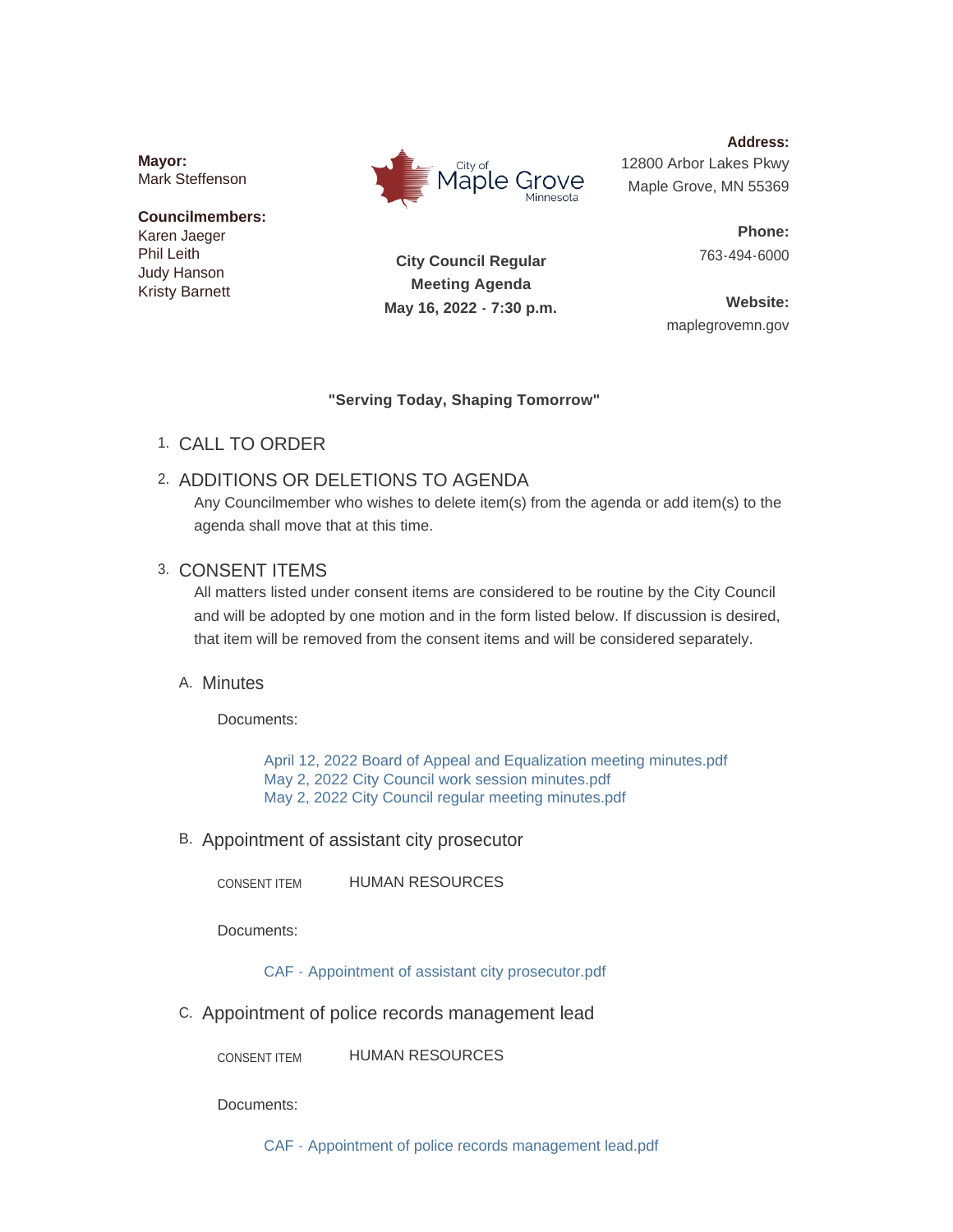D. Appointment of zoning enforcement officer

HUMAN RESOURCES CONSENT ITEM

Documents:

[CAF - Appointment of zoning enforcement officer.pdf](https://www.maplegrovemn.gov/AgendaCenter/ViewFile/Item/1867?fileID=6825)

E. Termination of probationary employee and authorize recruitment approval for light equipment operator

HUMAN RESOURCES CONSENT ITEM

Documents:

[CAF - Termination of probationary employee and authorize approval for light](https://www.maplegrovemn.gov/AgendaCenter/ViewFile/Item/1876?fileID=6938)  equipment operator.pdf

F. Recruitment approval for community and economic development administrative secretary

HUMAN RESOURCES CONSENT ITEM

Documents:

[CAF - Recruitment approval for community and economic development](https://www.maplegrovemn.gov/AgendaCenter/ViewFile/Item/1936?fileID=6897)  administrative secretary.pdf

G. Approval of awarding request for proposal - RFP - contract for position classification and compensation study

HUMAN RESOURCES CONSENT ITEM

Documents:

[CAF - Approval of awarding request for proposal \(RFP\) contract for position](https://www.maplegrovemn.gov/AgendaCenter/ViewFile/Item/1923?fileID=6828)  classification and compensation study.pdf [Attachment A - DDAHR proposal.pdf](https://www.maplegrovemn.gov/AgendaCenter/ViewFile/Item/1923?fileID=6872) [Attachment B - DDAHR contract.pdf](https://www.maplegrovemn.gov/AgendaCenter/ViewFile/Item/1923?fileID=6873)

H. 10412 and 10550 County Road 81 administrative lot division and combination

COMMUNITY & ECONOMIC DEVELOPMENT CONSENT ITEM

Documents:

[CAF 10412 and 10550 County Road 81 administrative lot combination 05-16-](https://www.maplegrovemn.gov/AgendaCenter/ViewFile/Item/1908?fileID=6752) 2022.pdf [Attachment A - 10412 and 10550 Co Rd 81 Location map.pdf](https://www.maplegrovemn.gov/AgendaCenter/ViewFile/Item/1908?fileID=6753) [Attachment B - Maps.pdf](https://www.maplegrovemn.gov/AgendaCenter/ViewFile/Item/1908?fileID=6754)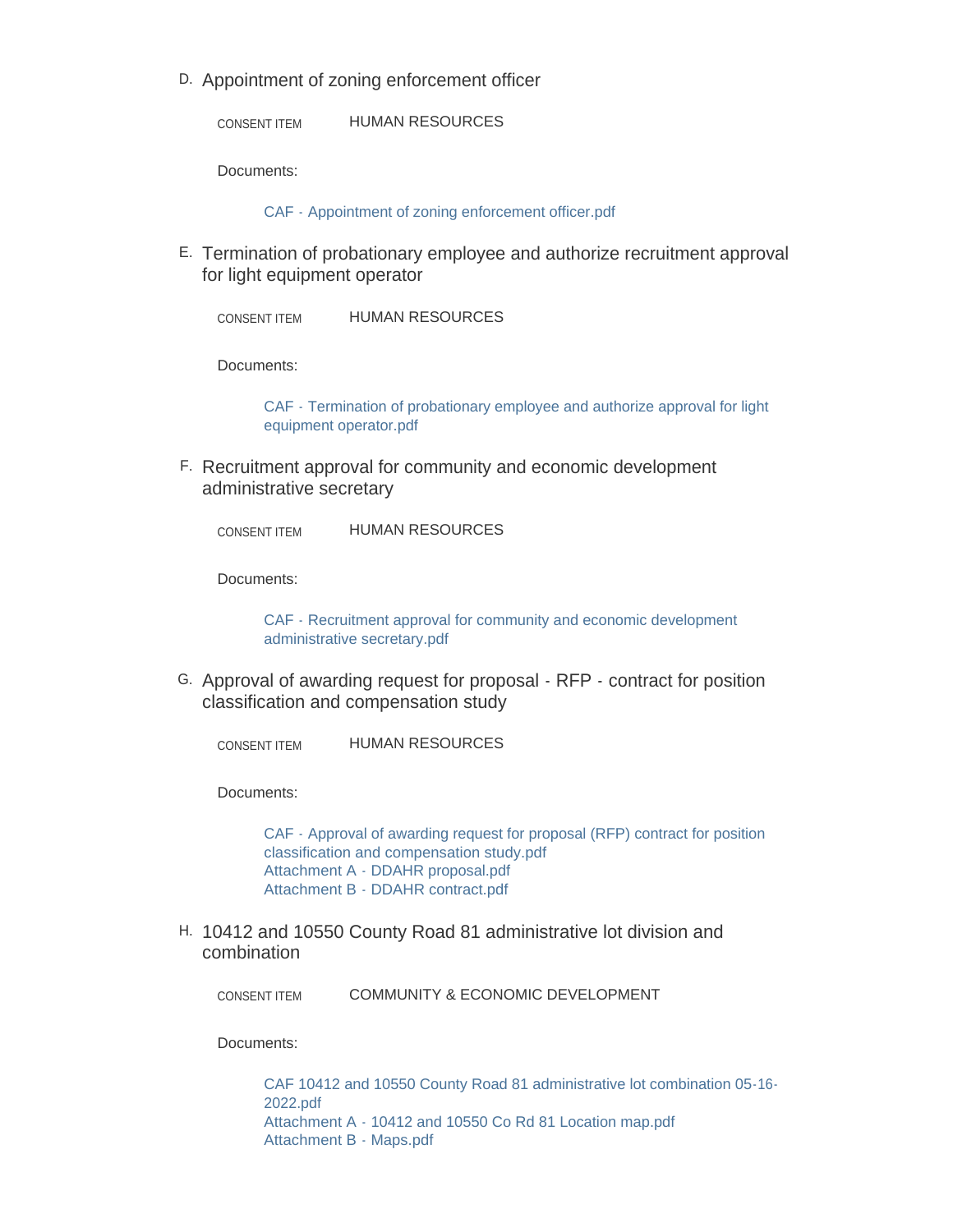Assignment of tax financing increment note and estoppel certificate I. related to the Hilger TIF district

COMMUNITY & ECONOMIC DEVELOPMENT CONSENT ITEM

Documents:

[CAF Assignment of tax increment note and estoppel certificate related to the](https://www.maplegrovemn.gov/AgendaCenter/ViewFile/Item/1916?fileID=6784)  Hilger TIF district 05.16.22.pdf [Attachment A - Resolution No. 22-089.pdf](https://www.maplegrovemn.gov/AgendaCenter/ViewFile/Item/1916?fileID=6782) [Attachment B - Estoppel certificate.pdf](https://www.maplegrovemn.gov/AgendaCenter/ViewFile/Item/1916?fileID=6783)

Edgewater on Cook Lake 2nd Addition final plat J.

COMMUNITY & ECONOMIC DEVELOPMENT CONSENT ITEM

Documents:

[CAF Edgewater on Cook Lake 2nd Addition final plat 05-16-2022.pdf](https://www.maplegrovemn.gov/AgendaCenter/ViewFile/Item/1907?fileID=6751) [Attachment A - Edgewater on Cook Lake Second Addition location map.pdf](https://www.maplegrovemn.gov/AgendaCenter/ViewFile/Item/1907?fileID=6749) [Attachment B - Maps.pdf](https://www.maplegrovemn.gov/AgendaCenter/ViewFile/Item/1907?fileID=6750)

### K. Evanswood final plat

COMMUNITY & ECONOMIC DEVELOPMENT CONSENT ITEM

Documents:

[CAF Evanswood final plat 05-16-2022.pdf](https://www.maplegrovemn.gov/AgendaCenter/ViewFile/Item/1915?fileID=6868) [Attachment A - Location map.pdf](https://www.maplegrovemn.gov/AgendaCenter/ViewFile/Item/1915?fileID=6869) [Attachment B - Maps.pdf](https://www.maplegrovemn.gov/AgendaCenter/ViewFile/Item/1915?fileID=6870) [Attachment C - Memorandums.pdf](https://www.maplegrovemn.gov/AgendaCenter/ViewFile/Item/1915?fileID=6871)

L. Homestead Corners planned unit development stage plan

COMMUNITY & ECONOMIC DEVELOPMENT CONSENT ITEM

Documents:

[CAF Homestead Corners planned unit development stage plan 05-16-2022.pdf](https://www.maplegrovemn.gov/AgendaCenter/ViewFile/Item/1903?fileID=6745) [Attachment A - Resolution No. 22-090.pdf](https://www.maplegrovemn.gov/AgendaCenter/ViewFile/Item/1903?fileID=6746) [Attachment B - Planned unit development agreement.pdf](https://www.maplegrovemn.gov/AgendaCenter/ViewFile/Item/1903?fileID=6747)

M. Illume Minnesota Investment Fund extension request

COMMUNITY & ECONOMIC DEVELOPMENT CONSENT ITEM

Documents:

[CAF Illume Minnesota Investment Fund extension request 05-16-22.pdf](https://www.maplegrovemn.gov/AgendaCenter/ViewFile/Item/1928?fileID=6820) [Attachment A - Amendment 2 for grant contract CDP-18-0002-H-FY18.pdf](https://www.maplegrovemn.gov/AgendaCenter/ViewFile/Item/1928?fileID=6819)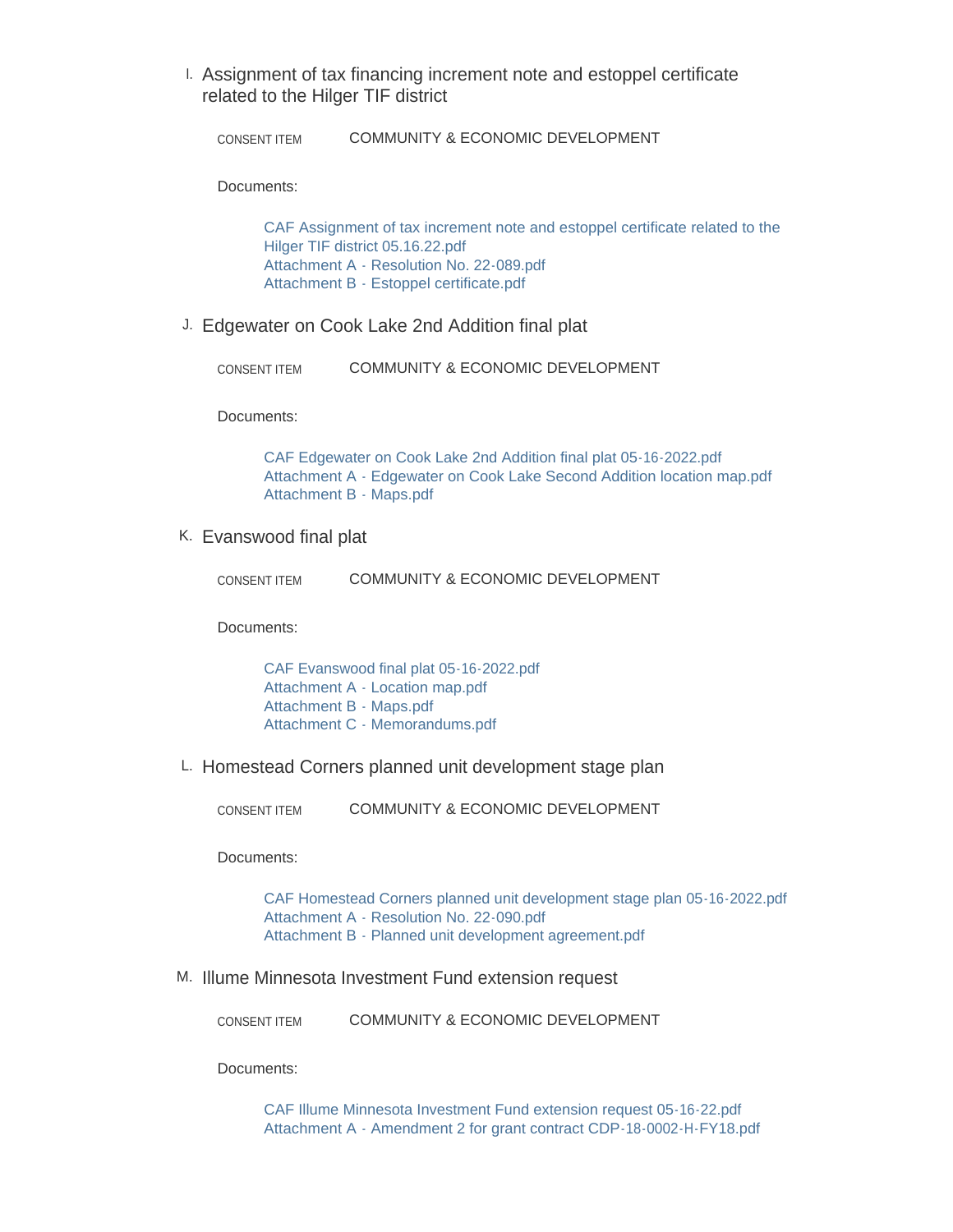N. Rush Hollow Environmental Assessment Worksheet - EAW

COMMUNITY & ECONOMIC DEVELOPMENT CONSENT ITEM

Documents:

[CAF Rush Hollow Environmental Assessment Worksheet \(EAW\) 05-16-](https://www.maplegrovemn.gov/AgendaCenter/ViewFile/Item/1932?fileID=6876) 2022.pdf [Attachment A - Resolution No. 22-095.pdf](https://www.maplegrovemn.gov/AgendaCenter/ViewFile/Item/1932?fileID=6877) [Attachment B - Draft EAW.pdf](https://www.maplegrovemn.gov/AgendaCenter/ViewFile/Item/1932?fileID=6878) [Attachment C - Response to comments and findings of fact.pdf](https://www.maplegrovemn.gov/AgendaCenter/ViewFile/Item/1932?fileID=6879)

0. Sale of city-owned property to Beta Equity Investments, LLC - purchase agreement amendment

COMMUNITY & ECONOMIC DEVELOPMENT CONSENT ITEM

Documents:

[CAF Sale of city-owned property to Beta Equity Investments, LLC - purchase](https://www.maplegrovemn.gov/AgendaCenter/ViewFile/Item/1874?fileID=6739)  agreement amendment.pdf [Attachment A - First Amendment to the purchase agreement with Beta Equity](https://www.maplegrovemn.gov/AgendaCenter/ViewFile/Item/1874?fileID=6807)  Investments, LLC.pdf

P. Arbor Lakes Business Park 3rd Addition - Developer's Agreement -Resolution No. 22-093

ENGINEERING CONSENT ITEM

Documents:

[CAF - Arbor Lakes Business Park 3rd Addition - Developers Agreement.pdf](https://www.maplegrovemn.gov/AgendaCenter/ViewFile/Item/1921?fileID=6801) [Attachment A - Resolution No. 22-093.pdf](https://www.maplegrovemn.gov/AgendaCenter/ViewFile/Item/1921?fileID=6799) [Attachment B - Developers Agreement.pdf](https://www.maplegrovemn.gov/AgendaCenter/ViewFile/Item/1921?fileID=6800)

Weston Commons 2nd Addition Project No. 22-14 - Resolution No. 22- Q. 064

ENGINEERING CONSENT ITEM

Documents:

[CAF - Weston Commons 2nd Addition Project No. 22-14 - establish project](https://www.maplegrovemn.gov/AgendaCenter/ViewFile/Item/1919?fileID=6792)  order feasibility report - Resolution No. 22-064.pdf [Attachment A - Resolution No. 22-064.pdf](https://www.maplegrovemn.gov/AgendaCenter/ViewFile/Item/1919?fileID=6795) [Attachment B - Feasibility report.pdf](https://www.maplegrovemn.gov/AgendaCenter/ViewFile/Item/1919?fileID=6793) [Attachment C - Project location map.pdf](https://www.maplegrovemn.gov/AgendaCenter/ViewFile/Item/1919?fileID=6794)

R. New express bus service Route 784

ADMINISTRATION CONSENT ITEM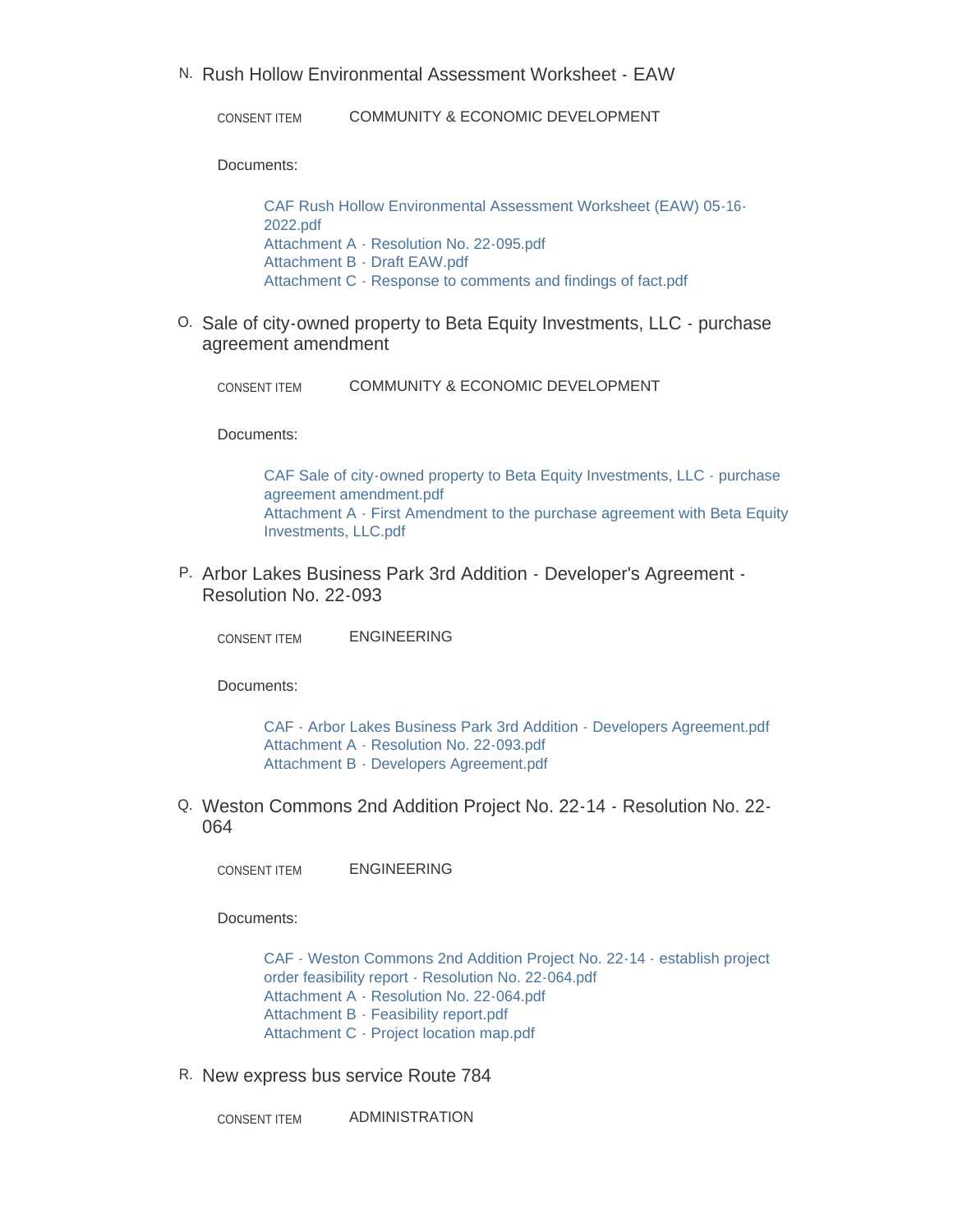Documents:

[CAF New express bus service Route 784.pdf](https://www.maplegrovemn.gov/AgendaCenter/ViewFile/Item/1929?fileID=6821) [Attachment A Proposed new express Route 784 map and trip times.pdf](https://www.maplegrovemn.gov/AgendaCenter/ViewFile/Item/1929?fileID=6822) [Attactment B Summary of Route 784 public comments.pdf](https://www.maplegrovemn.gov/AgendaCenter/ViewFile/Item/1929?fileID=6823)

S. Nine Regional Trails Master Plan - Resolution No. 22-094

ADMINISTRATION CONSENT ITEM

Documents:

[CAF Resolution No. 22-094 Nine Regional Trails Master Plan.pdf](https://www.maplegrovemn.gov/AgendaCenter/ViewFile/Item/1922?fileID=6802) [Attachment A - Resolution No. 22-094.pdf](https://www.maplegrovemn.gov/AgendaCenter/ViewFile/Item/1922?fileID=6803)

T. Purchase Agreement - Springer Property

ADMINISTRATION CONSENT ITEM

Documents:

[CAF - Purchase Agreement - Springer.pdf](https://www.maplegrovemn.gov/AgendaCenter/ViewFile/Item/1924?fileID=6805) [Attachment A - Purchase Agreement.pdf](https://www.maplegrovemn.gov/AgendaCenter/ViewFile/Item/1924?fileID=6806)

U. Award insurance coverage for 2022-2023

ADMINISTRATION CONSENT ITEM

Documents:

[CAF Award insurance coverage 2022-2023.pdf](https://www.maplegrovemn.gov/AgendaCenter/ViewFile/Item/1862?fileID=6700) [Attachment A 2022-2023 USI insurance renewal proposal.pdf](https://www.maplegrovemn.gov/AgendaCenter/ViewFile/Item/1862?fileID=6701)

V. Call for sale of 2022 road reconstruction bonds

ADMINISTRATION CONSENT ITEM

Documents:

[CAF Call for sale of bonds.pdf](https://www.maplegrovemn.gov/AgendaCenter/ViewFile/Item/1914?fileID=6759) [Attachment A Resolution Calling for Sale of 2022 Road Reconstruction](https://www.maplegrovemn.gov/AgendaCenter/ViewFile/Item/1914?fileID=6762)  Bonds.pdf [Attachment B 2022 Road Reconstruction Bonds.pdf](https://www.maplegrovemn.gov/AgendaCenter/ViewFile/Item/1914?fileID=6760) [Attachment C Presale Report 2022A.pdf](https://www.maplegrovemn.gov/AgendaCenter/ViewFile/Item/1914?fileID=6761)

W. Approve claims

ADMINISTRATION CONSENT ITEM

Documents:

[CAF - Approve claims 5-16-2022.pdf](https://www.maplegrovemn.gov/AgendaCenter/ViewFile/Item/1926?fileID=6812)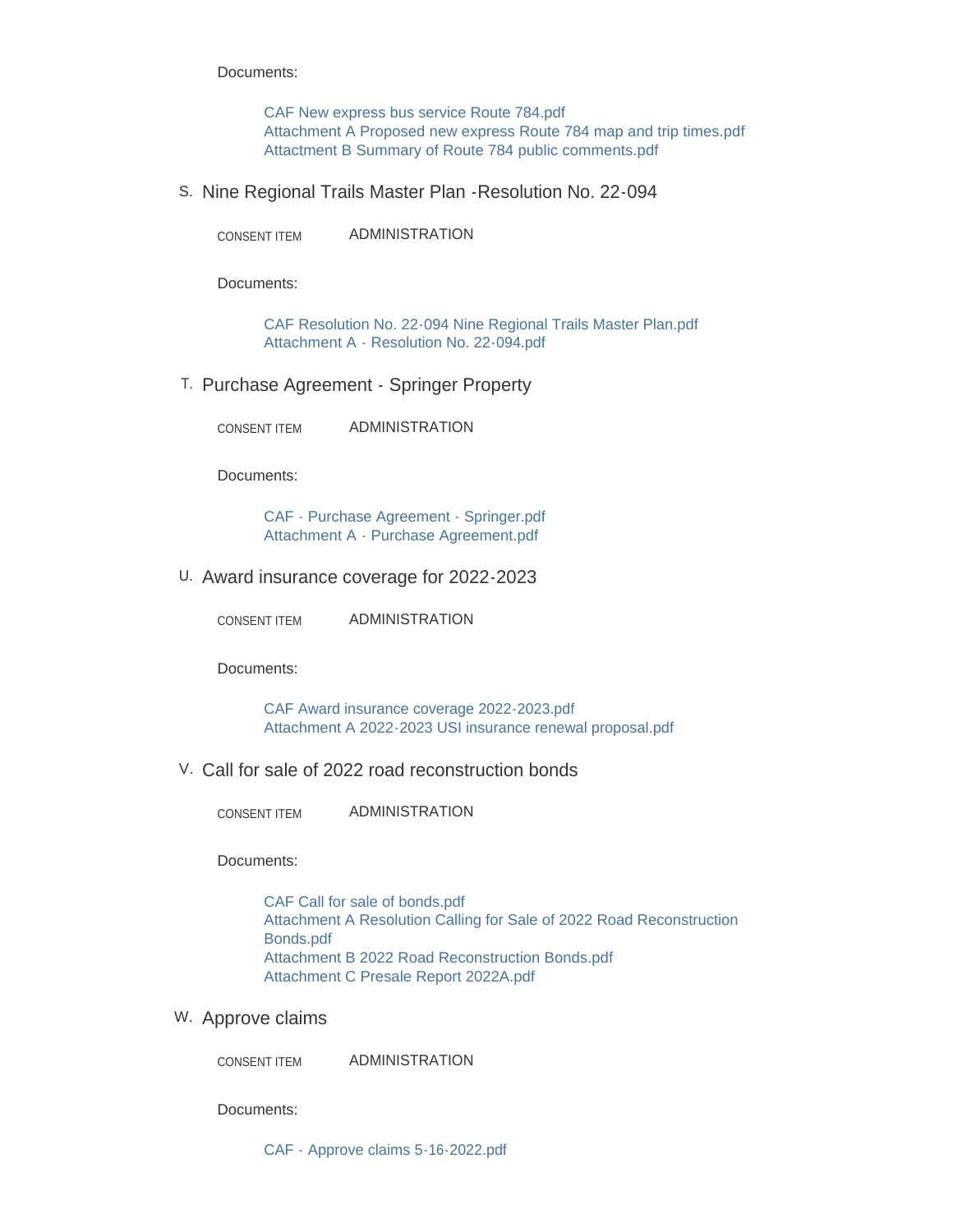[Attachment A 05-04-2022 Check register.pdf](https://www.maplegrovemn.gov/AgendaCenter/ViewFile/Item/1926?fileID=6815) [Attachment B 04-06-2022 EFT register.pdf](https://www.maplegrovemn.gov/AgendaCenter/ViewFile/Item/1926?fileID=6816) [Attachment C 05-09-2022 EFT register.pdf](https://www.maplegrovemn.gov/AgendaCenter/ViewFile/Item/1926?fileID=6813) [Attachment D 03-16-2022 Purchasing card register.pdf](https://www.maplegrovemn.gov/AgendaCenter/ViewFile/Item/1926?fileID=6814)

## 4. REMOVED CONSENT ITEMS

At this time, consent items removed for further discussion will be considered.

## 5. SPECIAL BUSINESS

OPEN FORUM - Individuals may address the City Council about any item not contained on the agenda. A maximum of five (5) minutes is allowed for each speaker, however this time may be reduced if many speakers are present. The Mayor may limit time and the number of speakers at his discretion. For those wishing to address the Council, please complete a blue card at the back of the Council Chambers and give the card to staff or the Mayor before the meeting begins.

- A. Open Forum
- B. Fire prevention poster contest winner

Documents:

[CAF 05.16.2022 Fire Prevention Poster Contest Winner.pdf](https://www.maplegrovemn.gov/AgendaCenter/ViewFile/Item/1866?fileID=6725) [Attachment A 2021 Rush Creek Elementary - Claire Riem - front of poster.pdf](https://www.maplegrovemn.gov/AgendaCenter/ViewFile/Item/1866?fileID=6726)

C. Thermal Imaging Camera Grant

Documents:

#### [CAF Thermal imaging camera grant.pdf](https://www.maplegrovemn.gov/AgendaCenter/ViewFile/Item/1870?fileID=6887)

D. Proclamation of National Night Out 2022 and presentation of 1st place trophy for Maple Grove's participation in National Night Out in 2021

Documents:

CAF - [2022 National Night Out proclamation.pdf](https://www.maplegrovemn.gov/AgendaCenter/ViewFile/Item/1930?fileID=6826) Attachment A - [Proclamation.pdf](https://www.maplegrovemn.gov/AgendaCenter/ViewFile/Item/1930?fileID=6827)

## 6. PUBLIC HEARINGS

A. Public hearing for on-sale intoxicating - Sunday sale liquor license for Optimal Performance Golf, LLC dba Optimal Performance Golf

Documents:

CAF - [Public hearing for on-sale intoxicating -](https://www.maplegrovemn.gov/AgendaCenter/ViewFile/Item/1873?fileID=6924) Sunday sale liquor license for Optimal Performance Golf.pdf

- 7. COMMUNITY AND ECONOMIC DEVELOPMENT ITEMS
	- A. Arbor Lakes Business Park Phase 3 planned unit development stage plan, rezoning and final plat

Documents: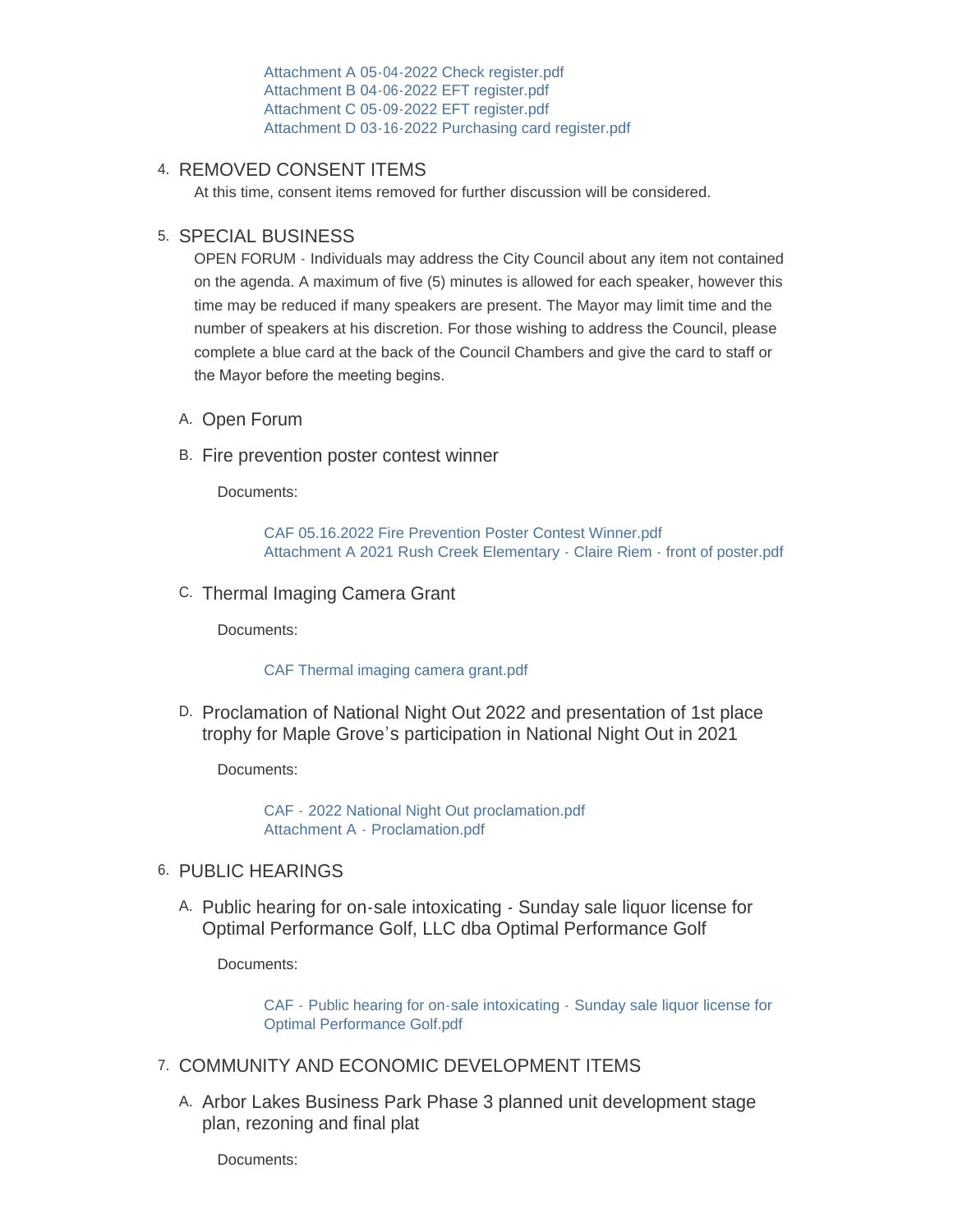[CAF Arbor Lakes Business Park Phase 3 planned unit development stage](https://www.maplegrovemn.gov/AgendaCenter/ViewFile/Item/1912?fileID=6776)  plan, rezoning and final plat 05-16-2022.pdf [Attachment A - Narrative.pdf](https://www.maplegrovemn.gov/AgendaCenter/ViewFile/Item/1912?fileID=6777) [Attachment B - Location map.pdf](https://www.maplegrovemn.gov/AgendaCenter/ViewFile/Item/1912?fileID=6778) [Attachment C - Maps.pdf](https://www.maplegrovemn.gov/AgendaCenter/ViewFile/Item/1912?fileID=6779) [Attachment D - Elevations.pdf](https://www.maplegrovemn.gov/AgendaCenter/ViewFile/Item/1912?fileID=6780) [Attachment E - Memorandums.pdf](https://www.maplegrovemn.gov/AgendaCenter/ViewFile/Item/1912?fileID=6781)

B. Edison Apartments planned unit development, comprehensive plan amendment, development stage plan and final plat

Documents:

[CAF Edison Apartments planned unit development, comprehensive plan](https://www.maplegrovemn.gov/AgendaCenter/ViewFile/Item/1911?fileID=6769)  amendment, and final plat 05-16-2022.pdf [Attachment A - Narrative.pdf](https://www.maplegrovemn.gov/AgendaCenter/ViewFile/Item/1911?fileID=6770) [Attachment B - Location Map.pdf](https://www.maplegrovemn.gov/AgendaCenter/ViewFile/Item/1911?fileID=6771) [Attachment C - Maps.pdf](https://www.maplegrovemn.gov/AgendaCenter/ViewFile/Item/1911?fileID=6772) [Attachment D - Elevations.pdf](https://www.maplegrovemn.gov/AgendaCenter/ViewFile/Item/1911?fileID=6773) [Attachment E - Memorandums.pdf](https://www.maplegrovemn.gov/AgendaCenter/ViewFile/Item/1911?fileID=6774)

C. Maple Grove Retail Center planned unit development stage plan

Documents:

[CAF Maple Grove Retail Center planned unit development stage plan 05-16-](https://www.maplegrovemn.gov/AgendaCenter/ViewFile/Item/1875?fileID=6740) 2022.pdf [Attachment A - Narrative.pdf](https://www.maplegrovemn.gov/AgendaCenter/ViewFile/Item/1875?fileID=6741) [Attachment B - Location map.pdf](https://www.maplegrovemn.gov/AgendaCenter/ViewFile/Item/1875?fileID=6742) [Attachment C - Maps.pdf](https://www.maplegrovemn.gov/AgendaCenter/ViewFile/Item/1875?fileID=6743) [Attachment D - Memorandums.pdf](https://www.maplegrovemn.gov/AgendaCenter/ViewFile/Item/1875?fileID=6744)

D. Optimal Performance Golf rezoning

Documents:

[CAF Optimal Performance Golf rezoning 05-16-2022.pdf](https://www.maplegrovemn.gov/AgendaCenter/ViewFile/Item/1909?fileID=6756) [Attachment A - Zoning context map.pdf](https://www.maplegrovemn.gov/AgendaCenter/ViewFile/Item/1909?fileID=6757) [Attachment B - Maps.pdf](https://www.maplegrovemn.gov/AgendaCenter/ViewFile/Item/1909?fileID=6758)

Weston Commons 2nd Addition planned unit development concept stage E. plan, development stage plan, rezoning, preliminary and final plat

Documents:

[CAF Weston Commons 2nd Addition PUD concept stage plan, development](https://www.maplegrovemn.gov/AgendaCenter/ViewFile/Item/1910?fileID=6763)  stage plan, rezoning, preliminary and final plat 05-16-2022.pdf [Attachment A - Narrative.pdf](https://www.maplegrovemn.gov/AgendaCenter/ViewFile/Item/1910?fileID=6764) [Attachment B - Location map.pdf](https://www.maplegrovemn.gov/AgendaCenter/ViewFile/Item/1910?fileID=6765) [Attachment C - Maps and elevations.pdf](https://www.maplegrovemn.gov/AgendaCenter/ViewFile/Item/1910?fileID=6766) [Attachment D - Project point system.pdf](https://www.maplegrovemn.gov/AgendaCenter/ViewFile/Item/1910?fileID=6767) [Attachment E - Memorandums.pdf](https://www.maplegrovemn.gov/AgendaCenter/ViewFile/Item/1910?fileID=6768)

F. Report on upcoming community and economic development items

Documents: